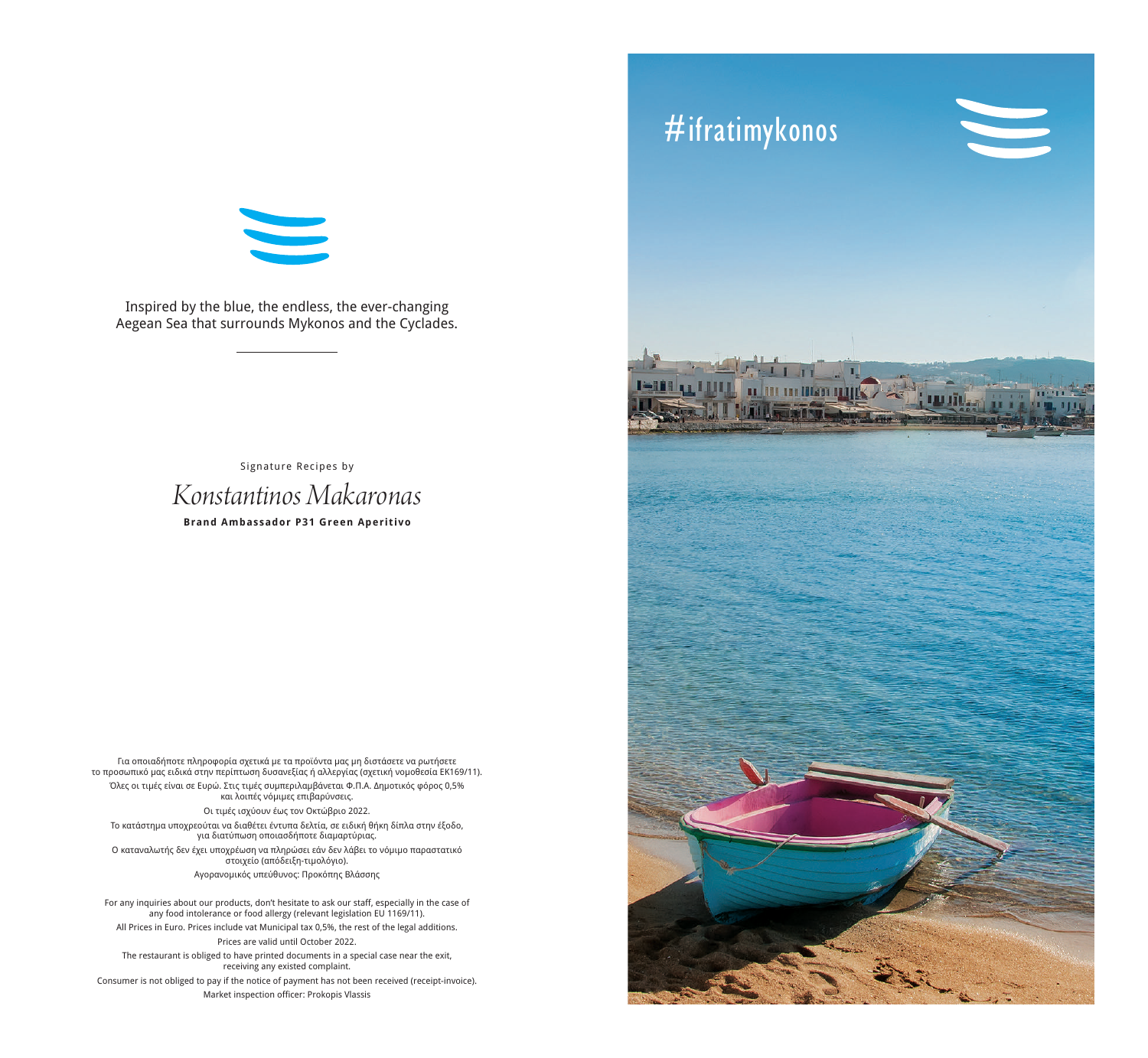## **SIGNATURE COCKTAILS**

#### **Vodka**

| I Frati Sunset                                                                               | 16 |
|----------------------------------------------------------------------------------------------|----|
| Vodka, Macadamia, Strawberry Puree, Fresh lime,<br>Fresh Spearmint, Chocolate Bitter         |    |
| Mediterranean Sense                                                                          | 15 |
| Vodka, Vanilla, Cucumber, Fresh Lime, Apple liqueur,<br>Fresh Basil, Pink Pepper             |    |
| Gin                                                                                          |    |
| The Italian Job                                                                              | 16 |
| London Dry Gin, Cucumber, Elden Flower Liqueur,<br>Fresh Lemon, Fresh Basil, Pineapple Puree |    |
| San Gimignamo                                                                                | 17 |
| London Dry Gin, Lychee Liqueur, Homemade Tonga Syrup,<br>Ardenghi Rose Prosecco              |    |
| <b>Rum</b>                                                                                   |    |
| <b>Walking Dead</b>                                                                          | 18 |
| Blend of 3 Aged Rums, Lime, Grapefruit, Secret Spiced Syrup,<br>Pineapple Puree, Bitters     |    |
| <b>Tesoro Mio</b>                                                                            | 17 |
| Aged Rum, Aperol Infused Hibiscus, Lime, Ginger & Spiced Syrup,<br><b>Cardamon Bitters</b>   |    |
| <b>Tequila</b>                                                                               |    |
| <b>Aegean Gloaming</b>                                                                       | 17 |
| Tequila Blanco, Lime, Cucumber, Ginger, Chilly, Mediterranean Tonic                          |    |
| <b>Mykonian Breeze</b>                                                                       | 17 |
| Tequila Blanco, Pineapple Puree, Passion Puree, Chilly, Lychee                               |    |
| <b>Mastic</b>                                                                                |    |
|                                                                                              | 16 |
| Paths Of Aegean<br>Mastic Liqueur, Apple Liqueur, P31 Green Aperitivo,                       |    |
| Fresh Spearmint, Mediterranean Tonic, Pink Pepper                                            |    |
| <b>Whiskey</b>                                                                               |    |
| <b>Memories</b>                                                                              | 17 |
| Bourbon Whiskey, Fresh Lemon, Vanilla, Plum Jam                                              |    |
| <b>Metaxa 12 Stars</b>                                                                       |    |
| <b>Summer Illusion</b>                                                                       | 18 |
| Metaxa 12 stars, Passion Puree, Fresh lemon, Vanilla, Plum Bitter                            |    |
| Sunset                                                                                       | 18 |
| Metaxa 12 stars, Sweet muscat wine, Vanilla, Fresh Lemon, Peach Bitters                      |    |

| <b>VODKA</b>           |    |     |
|------------------------|----|-----|
| Filandia               | 13 | 130 |
| <b>Tito's Handmade</b> | 14 | 140 |
| Nikka Coffey           | 16 | 160 |
| Stolichnaya Elit       | 16 | 160 |
| Stolichnaya Gold       | 14 | 140 |
| Stolichnaya            | 13 | 130 |
| <b>Belvedere</b>       | 17 | 170 |
| <b>Grey Goose</b>      | 17 | 170 |

g b

mezure 5 cl 70 cl

#### **COQNAC-METAXA BRANDY-VERMOUTH**

| Metaxa 12stars                  | 15 | 150 |
|---------------------------------|----|-----|
| <b>Metaxa Privite Reseve</b>    | 18 | 180 |
| Barsol Pisco Primero Quebranta  | 14 | 140 |
| Dolin Vermouth Dry              | 13 | 130 |
| <b>Dolin Vermouth Rosso</b>     | 13 | 130 |
| Cocchi Vermouth Amaro Di Torino | 13 | 130 |
| <b>Fernet Branca Liqueur</b>    | 13 | 130 |
| <b>Southern Comfort</b>         | 14 | 140 |
| Cointreau Liqueur               | 13 | 130 |
| <b>Molinari Extra Sambuca</b>   | 13 | 130 |
| Disaronno amaretto              | 13 | 130 |
| Campari                         | 13 | 130 |
| Aperol                          | 13 | 130 |
| <b>Cana Rio Cachaca</b>         | 14 | 140 |
| P31 Green Aperitivo             | 13 | 130 |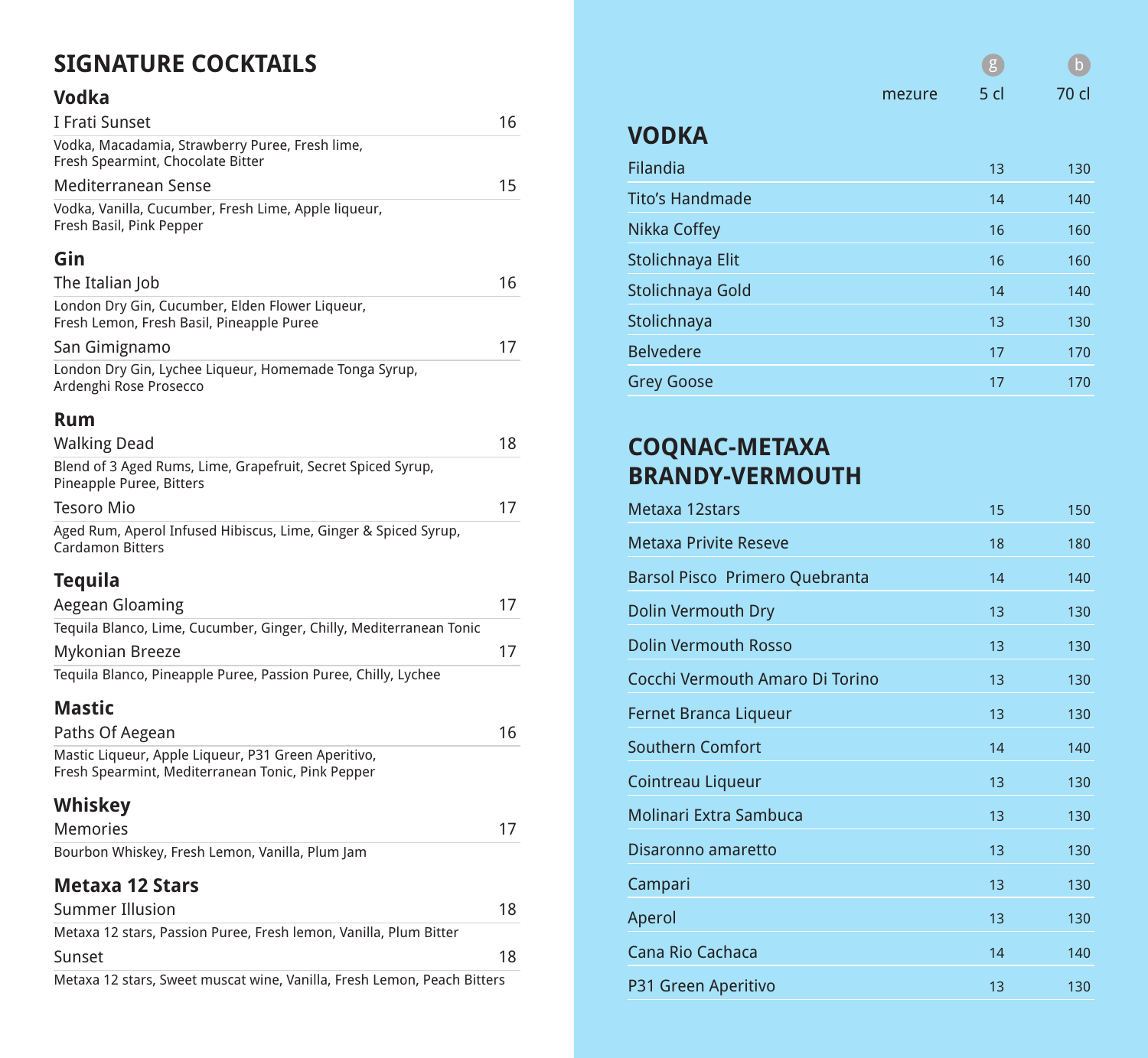|                       |        | g    | $\mathsf{b}$ |
|-----------------------|--------|------|--------------|
|                       | mezure | 5 cl | 70 cl        |
| <b>JAPAN</b>          |        |      |              |
| Nikka From The Barrel |        | 20   | 200          |
| Nikka Days Whisky     |        | 19   | 190          |

#### **GIN - GENEVER**

| <b>Bulldog</b>                    | 14 | 140 |
|-----------------------------------|----|-----|
| The Botanist Bruichladdich        | 16 | 160 |
| <b>Bombay Sapphire Distillery</b> | 15 | 150 |
| Beefeater 24                      | 16 | 160 |
| <b>Tangueray Ten</b>              | 16 | 160 |
| Hendrick's                        | 16 | 160 |
| Schwarzwald Monkey 47 Dry         | 18 | 180 |
| <b>G'vine Floraison</b>           | 16 | 160 |
| Hayman's Old Tom                  | 16 | 160 |
| Hayman's Peach & Rose Cup         | 16 | 160 |
| Nikka Coffey                      | 18 | 180 |

# **TEQUILA - MEZCAL**

| El Jimador Blanco          | 14 | 140 |
|----------------------------|----|-----|
| Herradura Reposado         | 14 | 140 |
| El Jimador Reposado        | 16 | 160 |
| Herradura Plata Premium    | 17 | 170 |
| Herradura Anejo            | 19 | 190 |
| Quiquiriqui Espadin Mezcal | 15 | 150 |
| Cenote Anejo               | 21 |     |

## **APERITIFS**

| <b>White Angel</b>                                                          | 14 |
|-----------------------------------------------------------------------------|----|
| Moscato D'Asti, London Dry Gin, Elden Flower Liqueur                        |    |
| <b>Brioso Ragazze</b>                                                       | 14 |
| P31 Green Aperitivo, Ardenghi Prosecco, Ginger Beer, Fresh Spearmint        |    |
| <b>Florence</b>                                                             | 14 |
| Aperol Infused Strawberry, London Dry Gin,<br>Elden Flower, Grapefruit Soda |    |
| <b>Giardino Fiorito</b>                                                     | 14 |
| P31 Green Aperitivo, Ardenghi Prosecco, Fresh Lime, Mediterranean Tonic     |    |
| <b>Aperol Spitz</b>                                                         | 14 |
| Aperol, Ardenghi Prosecco, soda                                             |    |

#### **CHAMPAGNE**

| <b>Maria Kallas</b>                          |    |
|----------------------------------------------|----|
| Pommery Champagne, Vodka, Hibiscus           |    |
| Lychee Lover                                 | 24 |
| Pommery Champagne, Rose & Lychee             |    |
| Saveurs De Fleurs                            | 7Δ |
| Pommery Champagne, Hayman's Peach & Rose Cup |    |

#### **MOCKTAILS**

| Michelangelo                                                                   | 11 |
|--------------------------------------------------------------------------------|----|
| Fresh Grapefruit, Coconut Puree, Hibiscus,<br>Fresh Spearmint, Grapefruit Soda |    |
| Amore Mio                                                                      | 11 |
| Peach Puree, Passion Puree, Mango Puree, Chilly, Lime, Ginger Beer             |    |

## **CLASSIC COCKTAILS**

| <b>Bloody Mary</b> | 14 | <b>Porn Star</b>         | 13 |
|--------------------|----|--------------------------|----|
| Mojito             | 13 | Negroni                  | 13 |
| <b>Margarita</b>   | 13 | Paloma                   | 13 |
| <b>Dry Martini</b> | 13 | <b>Old/Rum Fashioned</b> | 13 |
| Mai-Tai            | 14 | Daquiri                  | 13 |